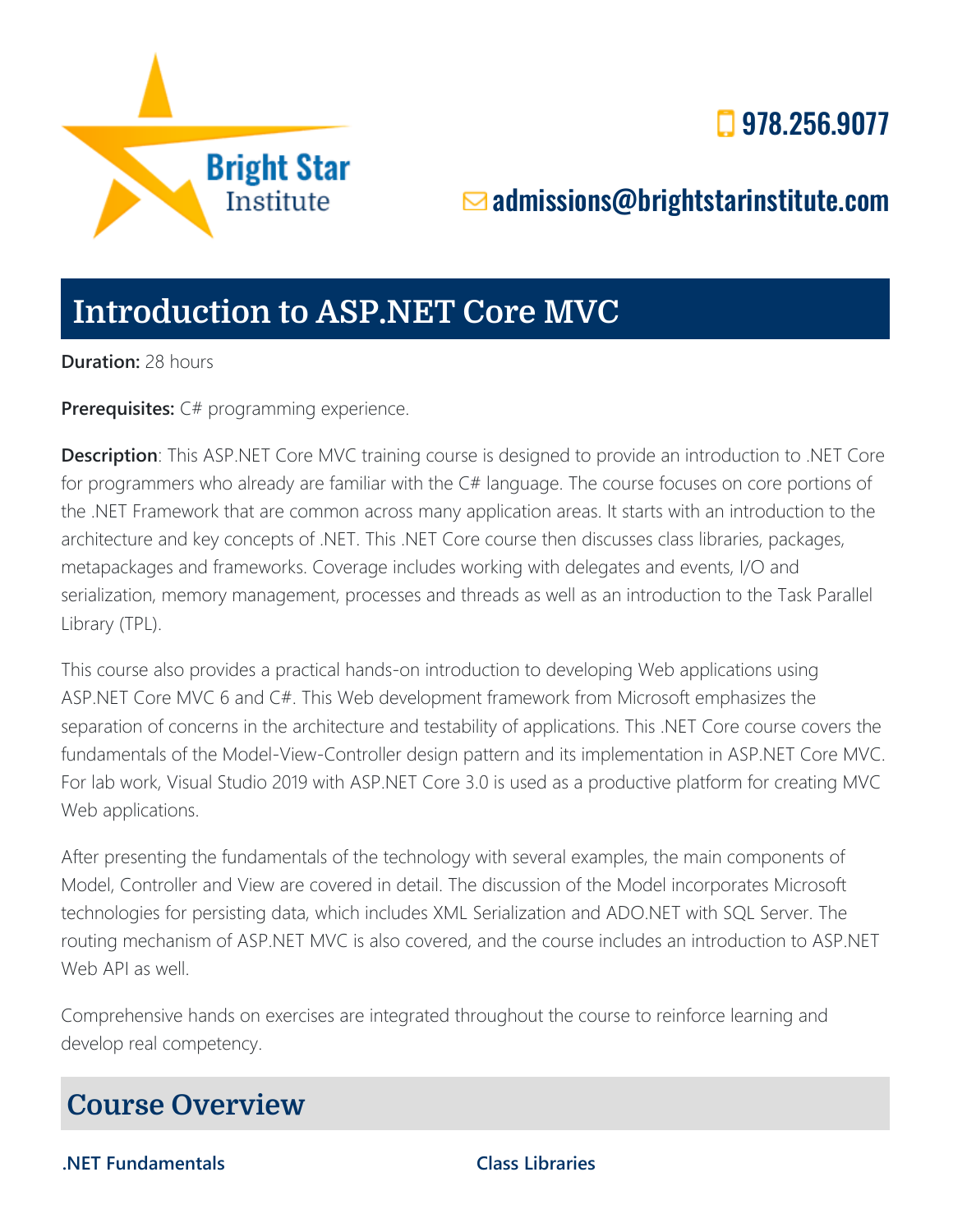- What is Microsoft .NET?
- Common Language Runtime
- Framework Class Library
- **Language Interoperability**
- **Managed Code**
- .NET Core and Cross-Platform Development

### **Packages and Frameworks**

- **D** Overview of NuGet Packages and the NuGet **Gallery**
- Explaining the Role of Packages, Metapackages and Frameworks in .NET
- How Packages and Metapackages are Used in .NET Core
- **Using the Visual Studio Package Manager to** Manage Packages in Solutions
- **Installing Packages from the NuGet Gallery**
- **Creating and Using Your Own NuGet** Packages
- Porting from .NET 4.6 to .NET Core

#### **Delegates and Events**

- **Using Delegate Objects to Implement** Callbacks
- **Using the Random Class to Generate Random** Test Data
- **Using Aggregations of Delegate Objects**
- Using Delegate Objects to Implement and Handle Event Notifications

# **.NET Threading**

- Using the Thread Class to Implement Multithreading in .NET Applications
- Using the Monitor Class to Program Safe Concurrent Access to Shared Data
- Using the ThreadPool Class to Obtain Threads from a Pool that is Managed by the System
- **Difference Between Foreground and**
- **Components in .NET**
- **Comparing Components in COM and .NET**
- **Creating Class Libraries**
- Using Components in Client Programs by Obtaining References to Class Libraries
- **Using References**

# **I/O and Serialization**

- **Using .NET Framework Classes for Working** with Directories and Files
- Explaining and Using Streams for Performing File I/O
- **Explaining the Role of Serialization in Persisting** and Transporting Objects
- Serialization Mechanisms Available in .NET Core Contrasted with Classical .NET
- **Using XML Serialization in .NET Core Programs**

# **.NET Programming Model**

- **Garbage Collection in .NET**
- Implementing the Finalize/Dispose Pattern
- **Using the Process and Thread Model for .NET** Applications
	- **Process and Thread Isolation**
- **Using the Process Class to Manage** Processes in .NET Core Applications
- **Working with Command-Line Arguments**

# **Overview of ASP.NET MVC**

- Advantages and Disadvantages of ASP.NET Web Forms
- **Understanding the Model-View-Controller** (MVC) Pattern
- Outlining the Parts of an ASP.NET MVC Application
- Advantages and Disadvantages of ASP.NET MVC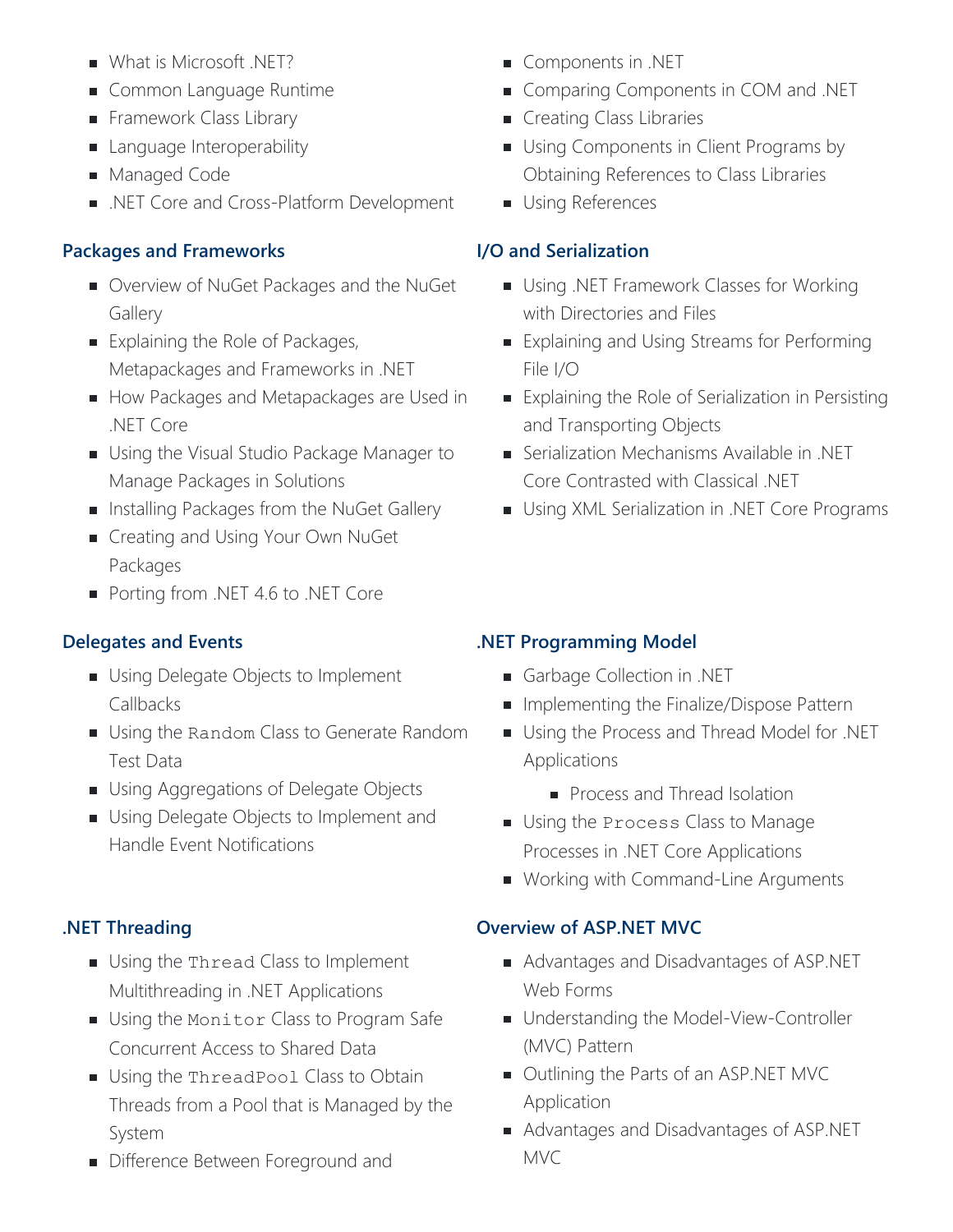Background Threads

- Overview of Different Classes that Can be Used for Synchronizing Threads
- Using the Task Parallel Library to Implement Task Parallelism and Data Parallelism in .NET Applications

#### **Introduction to ASP.NET Core MVC**

- **Understanding How ASP.NET Core MVC is** Used Within Visual Studio
- **Creating Several Versions of a Simple ASP.NET** Core MVC Application
- **Understanding How Views are Rendered**
- **Using the Razor View Engine in ASP.NET Core** MVC
- **Understanding How Dynamic Output Works**
- Passing Input Data to an MVC Application in a Query String
- **Rendering Views**

#### **The Model**

- Working with More Complex Models in MVC Programs
- **D** Overview of Various Microsoft Technologies Available to Use and Persist the Model
	- ADO.NET
	- **LINQ**
	- **ADO.NET Entity Framework and LINQ to** Entities
	- XML
- **Using XML Serialization Technique to Persist a** Complex Model
- **Using the NuGet Package Manager and Use it** to Install a New Package
- **Persisting a Model Using ADO.NET**

#### **The View**

- **Responsibility of the View**
- Using ViewBag as a Dynamic Type for Passing Data from a Controller to a View
- **Overview of ASP.NET Core**
- **Understanding the Use of Unit Testing in** Creating ASP.NET MVC Applications

#### **ASP.NET MVC Architecture**

- **Understanding the Controller in ASP.NET MVC** and its Role
- **Understanding the View in ASP.NET MVC and** its Role
- **Understanding the Model in ASP.NET MVC** and its Role
- **Use of Helper Methods for HTML in ASP.NET** MVC
- How Form Submission, Model Binding and Input Validation Work in ASP.NET MVC

### **The Controller**

- Facilities Provided by the Controller Base Class
	- **Action Methods**
	- Action Results
	- **Filters**
- **D** Overview of How Controllers Can Receive Input
- **Principal Types of Output from a Controller**
- **Using Attributes to Control How Actions are** Invoked
- How Asynchronous Controllers Work and How they Can be Used

#### **Routing**

- **D** Overview of the Use of Routing in ASP.NET Core MVC
- **Understanding the Properties of Routes in**